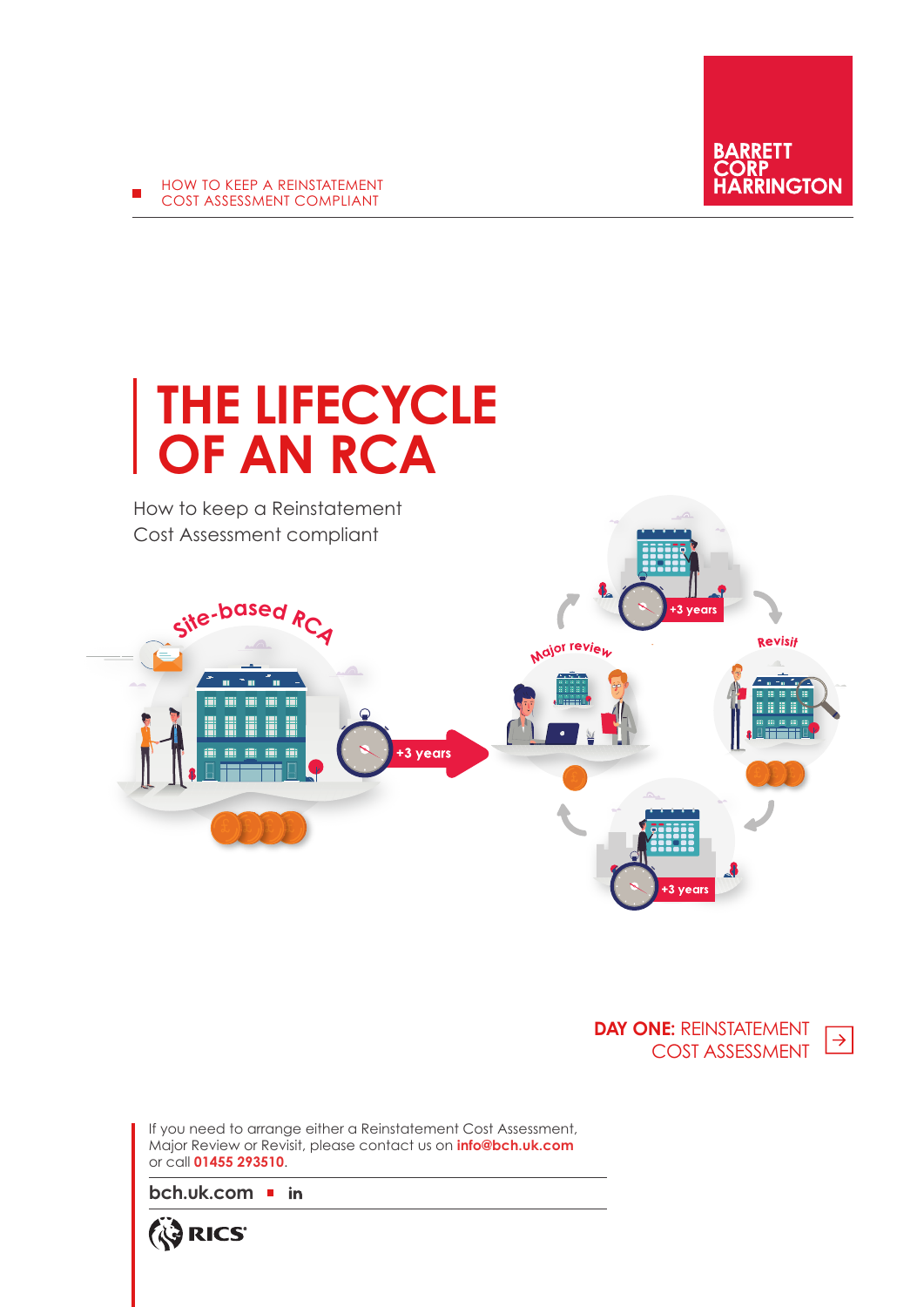### **Day One Reinstatement** Cost Assessment

The next time and every time that a renewal of the building insurance policy or a change of provider is undertaken, the RICS recommend an annual review to update the building sum insured – reflecting inflation. This is often something that can be done in co-ordination with the insurer or broker and they may even do this automatically.

# An annual review is not sufficient **every** year

While adjusting the building sum insured in line with inflationary effects is likely adequate for two years following the initial RCA,

it is less specific to the property. This is due to it being an average increase based on broad cost indices from published sources, rather than reviewing the specifics related to the property.

If an annual review is undertaken, it is possible that the property may become over insured during the two years following the RCA which means the policyholder could be paying a higher premium than necessary. If on the other hand an annual review isn't undertaken as advised by RICS for best practice, policy penalties could be introduced and the property could become underinsured.

If an annual review is undertaken, it is possible that the property may become over insured during the two years.

# **HOW TO KEEP THE BUILDING SUM INSURED ACCURATE AFTER THE INITIAL RCA**

# **Third year** following the RCA

If no major alterations have been made to the property, the RICS recommends a Major Review at year three to keep the building insurance valuation accurate, ensuring it retains its RICS compliance.

A Major Review maximises the investment in the original RCA, ensuring that the property remains correctly insured and the correct premiums are being paid.

Without a Major Review, there is the risk of being incorrectly insured and the benefits provided in the policy wording, such as Average Waiver, falling away. This could mean that in the event of a valid claim, the Condition of Average could be applied, a clause which calculates the pay-out in proportion to the amount incorrectly insured.

BCH's Major Review is a cost-effective extension to our RICS Compliant RCA. It's desk-based and draws on data collected from our extensive database of sitebased surveys and external industry recognised sources. This provides a more detailed and considered review than index linking alone.



**FOURTH &**   $\rightarrow$ **FIFTH YEARS**

If you need to arrange either a Reinstatement Cost Assessment, Major Review or Revisit, please contact us on **info@bch.uk.com** or call **01455 293510**.

**[bch.uk.com](https://bch.uk.com/)**